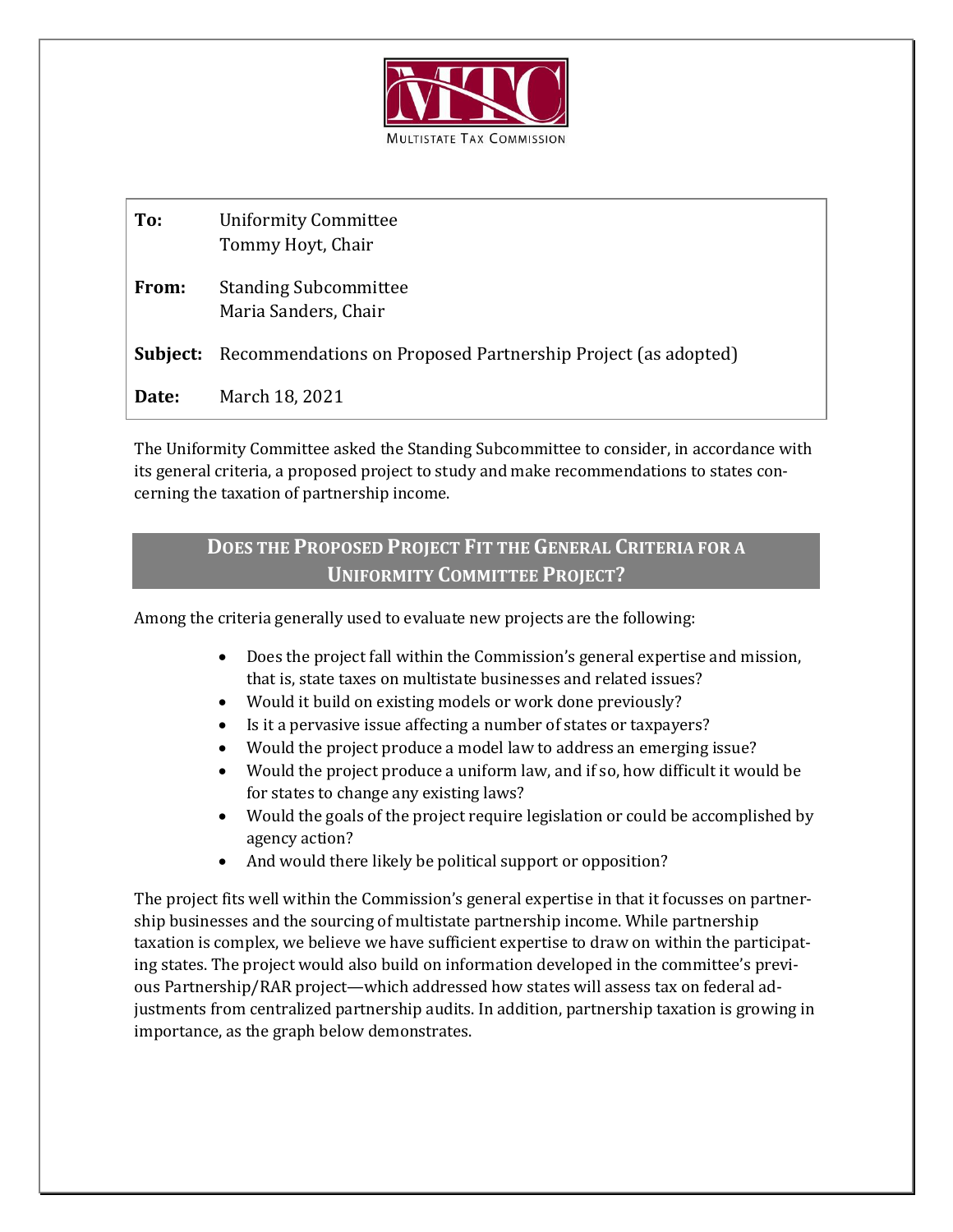

#### Standing Subcommittee – Recommendation on Proposed Partnership Project (as Adopted) – March 18, 2021



See "Business in the United States: Who Owns It and How Much Tax do They Pay?," U.S. Dep't of Treas., Office of Tax Analysis, Working Paper 104, p. 31, October 2015, avail-able on the MTC website, here: [https://www.mtc.gov/getattachment/Uniformity/Project-Teams/Partnership-Informational-Project/OTA-Business-in](https://www.mtc.gov/getattachment/Uniformity/Project-Teams/Partnership-Informational-Project/OTA-Business-in-the-United-States.pdf.aspx)[the-United-States.pdf.aspx](https://www.mtc.gov/getattachment/Uniformity/Project-Teams/Partnership-Informational-Project/OTA-Business-in-the-United-States.pdf.aspx)

The project might produce a model or uniform law—or it might point to existing state laws and regulations that represent best practices. In many cases, states lack a fully developed set of partnership tax rules, and so, as states look to build out those rules, this information would be helpful. Some of the changes may or may not require legislation—but given that there appears to be a developing consensus on a number of issues, there no reason to expect concerted political opposition to clarifying those issues.

Moreover, partnership income may be taxable to either corporate or individual taxpayers. Therefore, even the states that do not tax individual income, but do tax corporate income, would potentially benefit from the project. One open question is to what extent the project would address state taxes that are imposed at the entity, rather than the partner, level.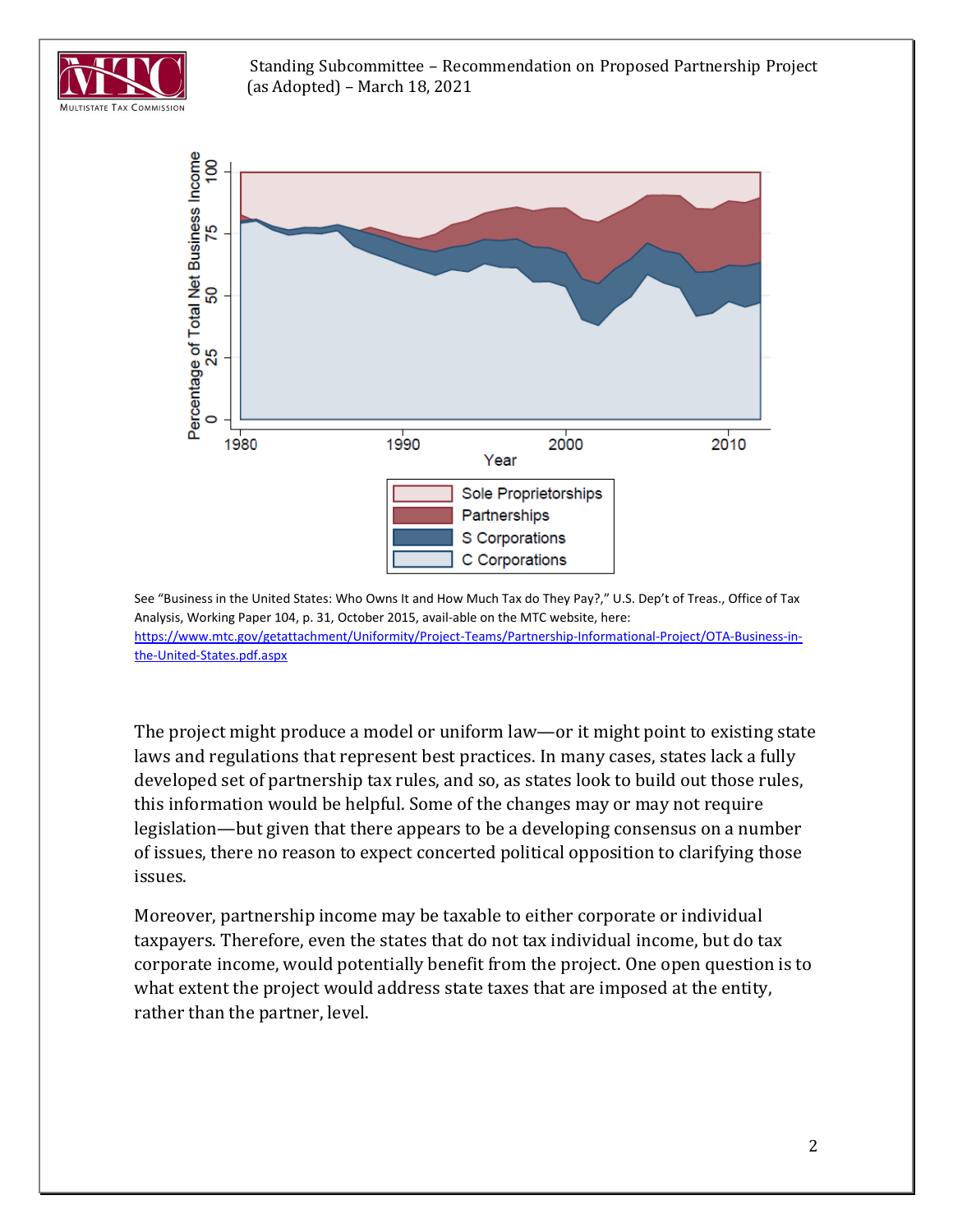

### **ANALYSIS OF THE ISSUES**

The Standing Subcommittee has developed a working draft of an issue paper—which gives background information on partnership taxation and on the critical issues that states need to address. (See the latest draft of this issue paper on the Standing Subcommittee web page, here:

https://www.mtc.gov/getattachment/Uniformity/Project-Teams/Partnership-Tax/Partnership-Issue-Outline-March-2020.pdf.aspx?lang=en-US. ) That report contains a summary of the main issues as well as some preliminary analysis of the general state positions on these issues and where these positions are likely to vary.

Based on this preliminary analysis, it appears there is a need for additional study and evaluation of the issues, and it also appears that states would benefit from understanding the implications of the different state approaches that are currently used.

## **PROPOSED SCOPE OF THE PROJECT**

### **APPROACH**

The Standing Subcommittee proposes that, in general, the Committee establish a work group with representatives from interested states to hold regular meetings to consider the issues as outlined, including other related issues, as well as the different state rules, and to determine whether a particular rule or approach constitutes a best practice—or what the pros and cons might be from embracing a particular approach. The work group would then present its findings to the committee, which would decide whether to undertake the drafting of any model or uniform statutory or regulatory provisions. The Standing Subcommittee believes that the exercise would be instructive whether or not model or uniform statutory/regulatory provisions are proposed.

### **ISSUES GENERALLY**

The Standing Subcommittee proposes that the following general issues be addressed (as more fully outlined in the draft discussion paper):

- 1. Partnership Operating Income Generally Pass-Through Treatment
	- a. Jurisdiction or Nexus over Out-of-State Partnerships and Nonresident Partners and Related Issues
	- b. Sourcing of Income and Related Issues
	- c. Investment Partnerships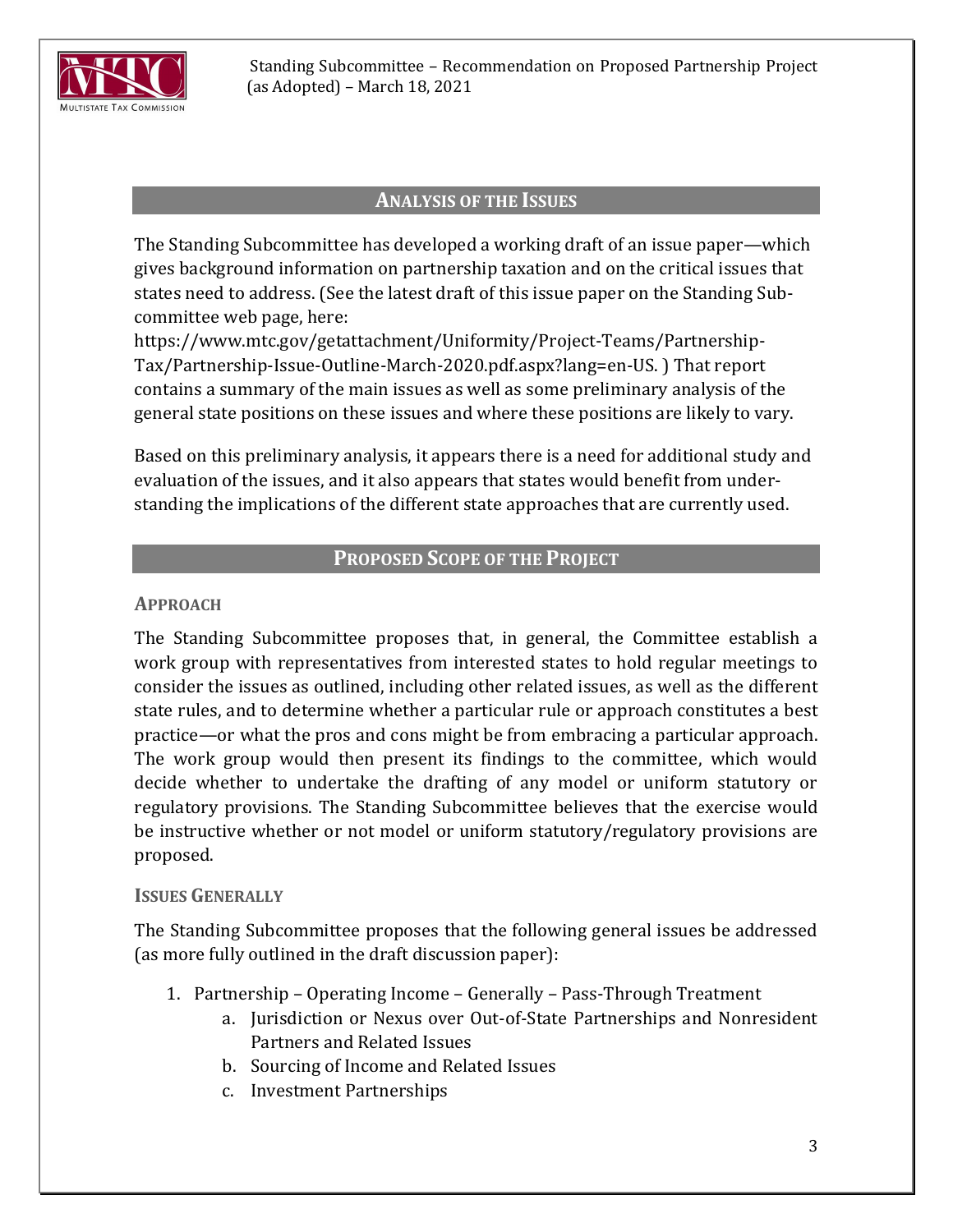

Standing Subcommittee – Recommendation on Proposed Partnership Project (as Adopted) – March 18, 2021

- d. International Issues (if any)
- 2. Sale of a Partnership Interest Generally
	- a. Nexus over Nonresident Partners
	- b. Sourcing of Gain/Loss
	- c. Investment Partnerships
	- d. International Issues (if any)
- 3. Administrative and Other Issues
	- a. Credits for Taxes Paid
	- b. Information Reporting and Audits
- 4. Partnership Level Taxes Generally

Note that the need to specifically address investment partnerships is highlighted by the following information on how partnership income, generally, breaks down by sector:



See "Business in the United States: Who Owns It and How Much Tax do They Pay?," U.S. Dep't of Treas., Office of Tax Analysis, Working Paper 104, October 2015, p. 34 avail-able on the MTC website, here: [https://www.mtc.gov/getattachment/Uniformity/Project-Teams/Partnership-Informational-Project/OTA-Business-in](https://www.mtc.gov/getattachment/Uniformity/Project-Teams/Partnership-Informational-Project/OTA-Business-in-the-United-States.pdf.aspx)[the-United-States.pdf.aspx](https://www.mtc.gov/getattachment/Uniformity/Project-Teams/Partnership-Informational-Project/OTA-Business-in-the-United-States.pdf.aspx)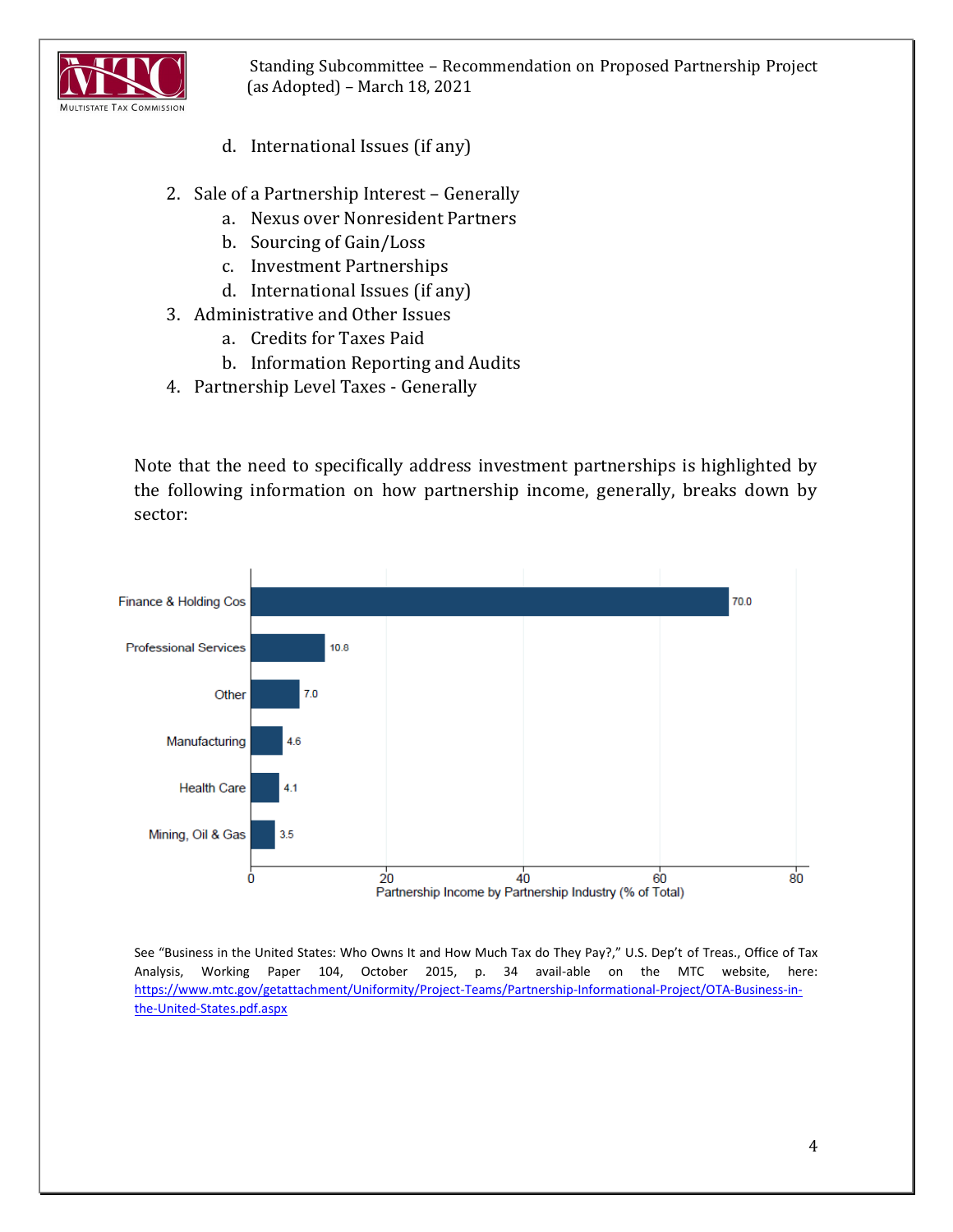

Also, investment partnerships tend to have different types of income, as the following graph demonstrates:



See "Business in the United States: Who Owns It and How Much Tax do They Pay?," U.S. Dep't of Treas., Office of Tax Analysis, Working Paper 104, October 2015, p. 34 avail-able on the MTC website, here: [https://www.mtc.gov/getattachment/Uniformity/Project-Teams/Partnership-Informational-Project/OTA-Business-in](https://www.mtc.gov/getattachment/Uniformity/Project-Teams/Partnership-Informational-Project/OTA-Business-in-the-United-States.pdf.aspx)[the-United-States.pdf.aspx](https://www.mtc.gov/getattachment/Uniformity/Project-Teams/Partnership-Informational-Project/OTA-Business-in-the-United-States.pdf.aspx)

Note also that, with respect to international issues, the TCJA changed or clarified how foreign partners of domestic partnerships pay tax and how U.S. partners with foreign source income from foreign partnerships are treated. Understanding this recent federal law change might also be a worthwhile focus of the work group.

#### **OTHER**

In addition to establishing the work group, the Committee may consider having information and training sessions for the states on federal pass-through taxation, generally, to provide background or get the perspectives of experts in the field including in such areas as changes in federal information reporting requirements, effects of the new centralized partnership audit regime, compliance problems, etc.